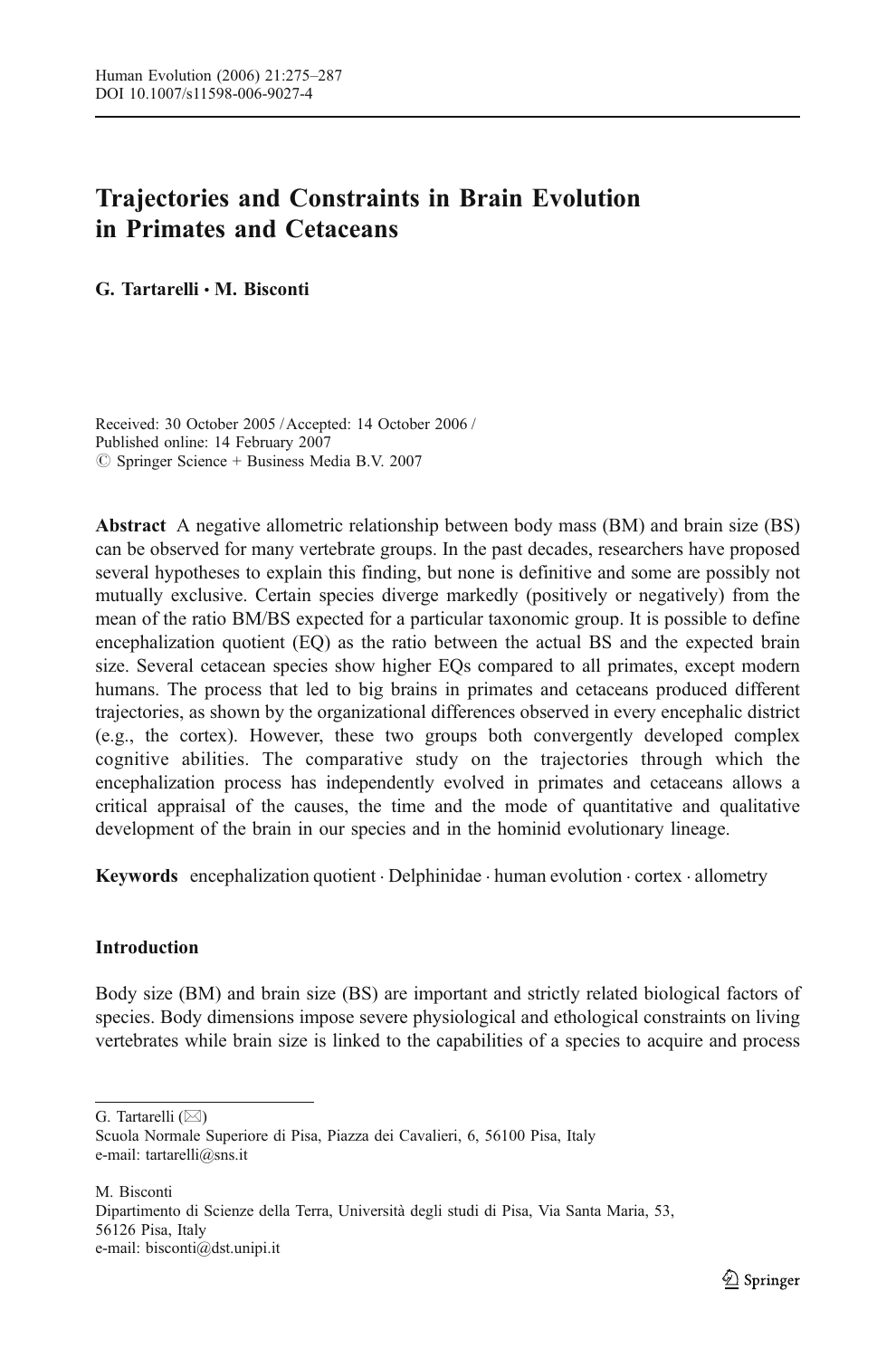sensorial information and transmit motor signals. The relationship between these two variables is non-linear, but allometric.

An allometric equation of this type

 $v = bxa(1)$ (in our case,  $v = BS$ ,  $x = BM$ ,  $b =$  allometric coefficient,  $a =$  slope)

can be empirically calculated for any vertebrates group (e.g., birds, reptiles, fishes, etc. or lower taxonomic ranks) as for all vertebrates.

Generally, the equation describes the relation between these two variables with high reliability if the taxonomic rank is taken into account. The calculated value of the exponent of the power function ranges from 0.6 to 0.8. There is no agreement among researchers about the meaning of such an exponent; in fact, some authors suggested that it should simply reflect a surface area vs. volume relationship ( $a \approx 0.67$ ), while others hypothesized that it represents a basal metabolic rate (BMR) vs. volume relationship (for which the available data best fit if  $a \approx 0.75$ ); alternatively, it may in some way be related to both [[12](#page-11-0), [22](#page-12-0), [26\]](#page-12-0). Based on this relation, it can be inferred that small vertebrates exhibit comparatively bigger brains than larger ones. Some species show a particular deviation from average brain/body ratio exhibited by the higher taxonomic rank used for comparison. To better describe this deviation, Jerison [\[12\]](#page-11-0) proposed to define an encephalization quotient  $(EQ)$  = BSr/BSe, where BSr is the brain size recorded for a given species and BSe is the expected brain size for a species of a given weight. It is important to say that, for Jerison [[12](#page-11-0)],

$$
EQ(mammals) = brain weight/0.12 (body weight) 0.67
$$

while in Martin's view,

$$
EQ(mammals) = brain weight/0.059 (body weight) 0.76.
$$

Other authors derived this quotient in different ways from different data sets (for this reason, caution must be used when comparing EQs from different sources).

A quotient greater than 1 indicates that actual brain mass is greater than predicted, while quotients lower than 1 indicate the opposite. Modern humans have the highest EQ (7.4–7.8, if we consider the cat as reference mammal with  $EQ=1$ , which is to say that our brain is more than 7 times larger than the expected ratio for mammals of the same weight). This value is the highest not only among Primates, but also among all vertebrates. Some species of modern odontocetes have EQs values of higher than 4.

The mean of EQ values ([[12](#page-11-0)]; Jerison [\[13\]](#page-11-0)) in modern odontocetes (mean EQ=2.56, range 0.58–4.56) exceeds the mean of modern non-human anthropoid primates (mean EQ= 2.0, range 1.02–3.2).

It is interesting to note that the EQ has increased in most vertebrate groups during the course of the Cenozoic and this increase accelerated very quickly in the human evolutionary lineage in the last 5 Myr ([\[10\]](#page-11-0); Tartarelli, this volume). In the past, this fact, together with the peculiarity of the very high EQ detectable in our species, supported the use of EQ as preferred indicator of overall intelligence of a species. At present, other indicators such as the absolute or relative size of the cerebral cortex, and cortical neuron number or density have been proposed.

Why did cetaceans and primates, in general, diverged so markedly from the mean trend of all other mammals? How can we explain the different EQ distributions in these groups? How should we interpret the EQ of these groups in biological terms?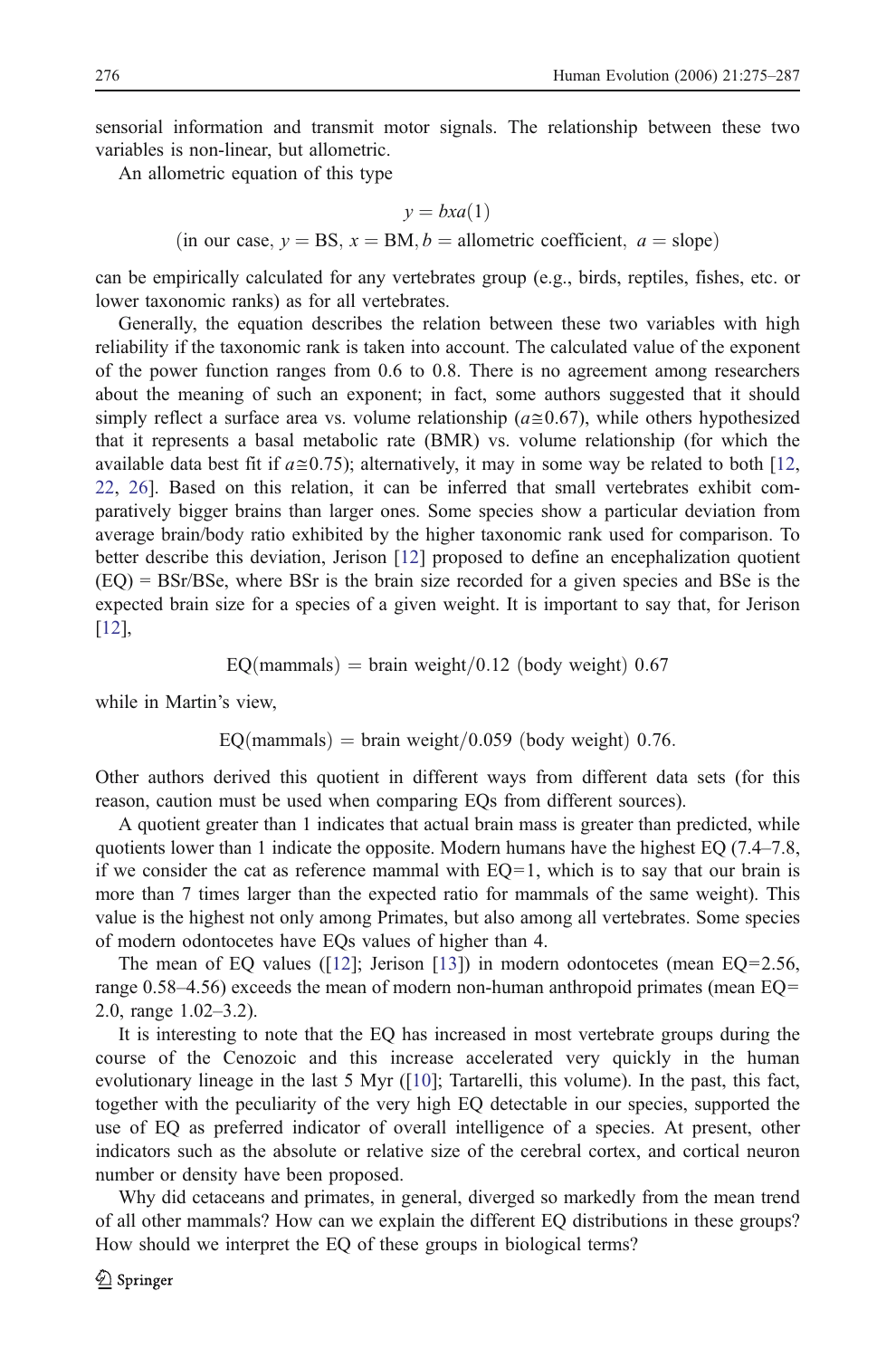To explore the problems raised by these questions, we reviewed some data about primate and cetacean BS and BM.

#### **Cetaceans**

Cetacean Brains Cetaceans are usually regarded as very intelligent marine mammals. Lay people and scientists share this view because cetaceans are able to demonstrate complex behaviours and reach goals that depend on the understanding of sophisticated command sequences. In recent times, field studies of cetacean societies revealed a variety of intra- and inter-group relationships depending on such complex abilities as recognition of single individuals through individual sound repertoire in some odontocetes, coordinated hunting techniques in both odontocetes and mysticetes, communication through complex vocal repertoires (which some authors have assimilated to music) that differ from population to population (especially in mysticetes), self-recognition in mirrors by odontocetes, cultural transmission of vocal repertoires (documented in mysticetes) and, possibly, cultural transmission of behaviours (suggested on the basis of mitochondrial DNA in both odontocetes and mysticetes) (e.g., [\[4,](#page-11-0) [11,](#page-11-0) [23,](#page-12-0) [29,](#page-12-0) [30](#page-12-0)]).

The cerebral structures enabling cetaceans to coordinate such complex functions have been investigated from both neuroanatomical and citoarchitectonical points of view. Cetacean brain is highly gyrencephalic with well-developed temporal and frontal lobes. Brain organization differs in odontocetes and mysticetes in that in odontocetes the olfactive lobe and the olfactive nerve become atrophic and disappear during the late ontogeny, and the connection between the brain cavity and the narial cavity is obliterated by an overgrowth of the mesethmoid [[24](#page-12-0), [25](#page-12-0)]. In mysticetes, the connection between the brain cavity and the narial cavity is maintained over the whole life of individuals, thus the olfactive lobe and the olfactive nerve can continue their usual work. From a citoarchitectonical view, it has been shown that the density of neural cells in cetacean brains is lower than that observed in human brains [[17](#page-11-0)].

Brain Size in Cetaceans The size of cetacean brains depends largely upon the body size of the species under consideration. reflecting some allometrical relationship [\[7\]](#page-11-0). In absolute terms, a dolphin brain is obviously smaller than rorqual brain; however, when dolphin and rorqual brains are compared in the context of Mammalia, it appears that the dolphin brain is comparatively larger than the rorqual brain. This difference can be seen in a regression analysis of brain size vs. body size in the whole Mammalia, from which it is evident that the brain of a giant blue whale *(Balaenoptera musculus*, the largest rorqual) is smaller than expected based on its enormous body size; in contrast, the brain of a bottlenose dolphin (Tursiops truncatus) is much larger than expected in relation to its body size (Table [1](#page-3-0) and Fig. [1](#page-5-0) for raw data and plot, respectively).

As discussed above, the ratio between brain size and body size is known as encephalization quotient (EQ). The regression analysis of mammalian EQs (as plotted in Fig. [1\)](#page-5-0) shows that a group of four species of odontocetes includes the most encephalized mammals (with the exception of Homo sapiens): Sotalia fluviatilis, Lagenorhynchus obliquidens, Delphinus delphis, and T. truncatus [\[18\]](#page-11-0). All of them belong to the family Delphinidae, have small and middle-sized bodies, live in groups, and use high-frequency sounds to echolocate and communicate over short distances (see [[33](#page-12-0)] for a detailed account).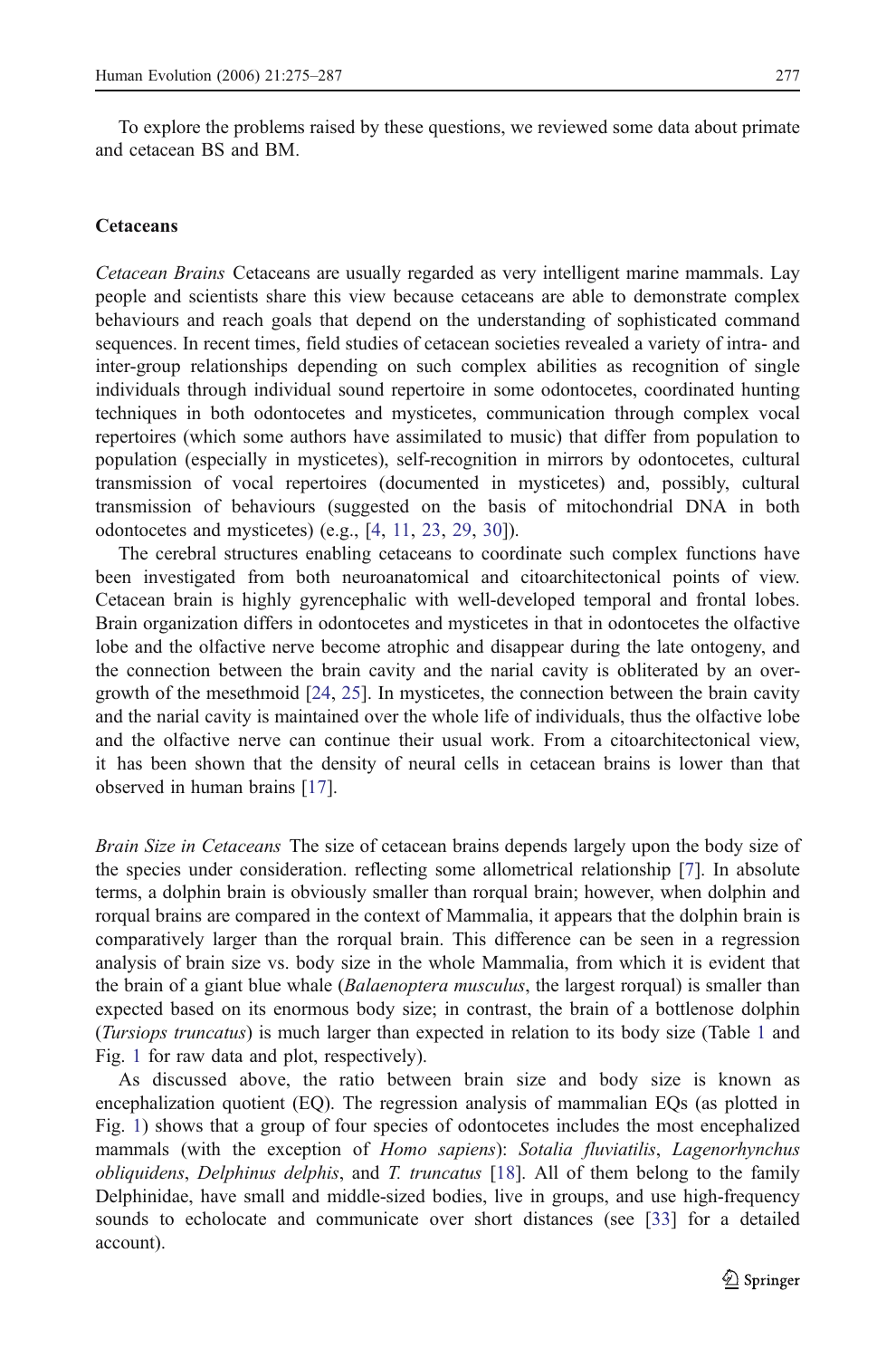| Species                           | Body weight (kg) | Brain weight (g) |
|-----------------------------------|------------------|------------------|
| Arctic fox                        | 3.38             | 44.5             |
| Owl monkey                        | 0.48             | 15.5             |
| Mountain beaver                   | 1.35             | 8.1              |
| Cow                               | 465              | 423              |
| Grey wolf                         | 36.33            | 19.5             |
| Goat                              | 27.66            | 115              |
| Roe deer                          | 14.83            | 98.2             |
| Guinea pig                        | 1.04             | 5.5              |
| Vervet                            | 4.19             | 58               |
| Chinchilla                        | 0.43             | 6.4              |
| Ground squirrel                   | 0.1              | $\overline{4}$   |
| Arctic ground squirrel            | 0.92             | 5.7              |
| African giant pouched rat         | $\mathbf{1}$     | 6.6              |
| Lesser short-tailed shrew         | $\mathbf{0}$     | 0.14             |
| Star-nose mole                    | 0.06             | 1                |
| Nine-banded armadillo             | 3.5              | 10.8             |
| Tree hyrax                        | 2                | 12.3             |
| North American opossum            | 1.7              | 6.3              |
| Asian elephant                    | 2,547            | 4,603            |
| Big brown bat                     | 0.02             | 0.3              |
| Donkey                            | 187.1            | 419              |
| Horse                             | 521              | 655              |
| European hedgehog                 | 0.79             | 3.5              |
| Patas monkey                      | 10               | 115              |
| Cat                               | 3.3              | 25.6             |
| Galago                            | 0.2              | 5                |
| Genet                             | 1.41             | 17.5             |
| Giraffe                           | 529              | 680              |
| Gorilla                           | 207              | 406              |
| Grey seal                         | 85               | 325              |
| Rock hyrax (Heterohyrax brucci)   | 0.75             | 12.3             |
| African elephant                  | 6,654            | 5,712            |
| Water opossum                     | 3.5              | 3.9              |
| Rhesus monkey                     | 6.8              | 179              |
| Kangaroo                          | 35               | 56               |
| Yellow-bellied marmot             | 4.05             | 17               |
| Golden hamster                    | 0.12             | 1                |
| Mouse                             | 0.02             | 0.4              |
| Little brown bat                  | 0.01             | 0.25             |
| Slow loris                        | 1.4              | 12.5             |
|                                   |                  | 490              |
| Okapi                             | 250              |                  |
| Rabbit                            | 2.5<br>55.5      | 12.1<br>175      |
| Sheep                             |                  |                  |
| Jaguar                            | 100              | 157              |
| Chimpanzee                        | 52.16            | 440              |
| Baboon                            | 10.55            | 179.5            |
| Desert hedgehog                   | 0.55             | 2.4              |
| Giant armadillo                   | 60               | 81               |
| Rock hyrax (Procavia habessinica) | 3.6              | 21               |
| Raccoon                           | 4.29             | 39.2             |

<span id="page-3-0"></span>Table 1 Body weights (in kg) and brain weights (in g) for 70 mammal species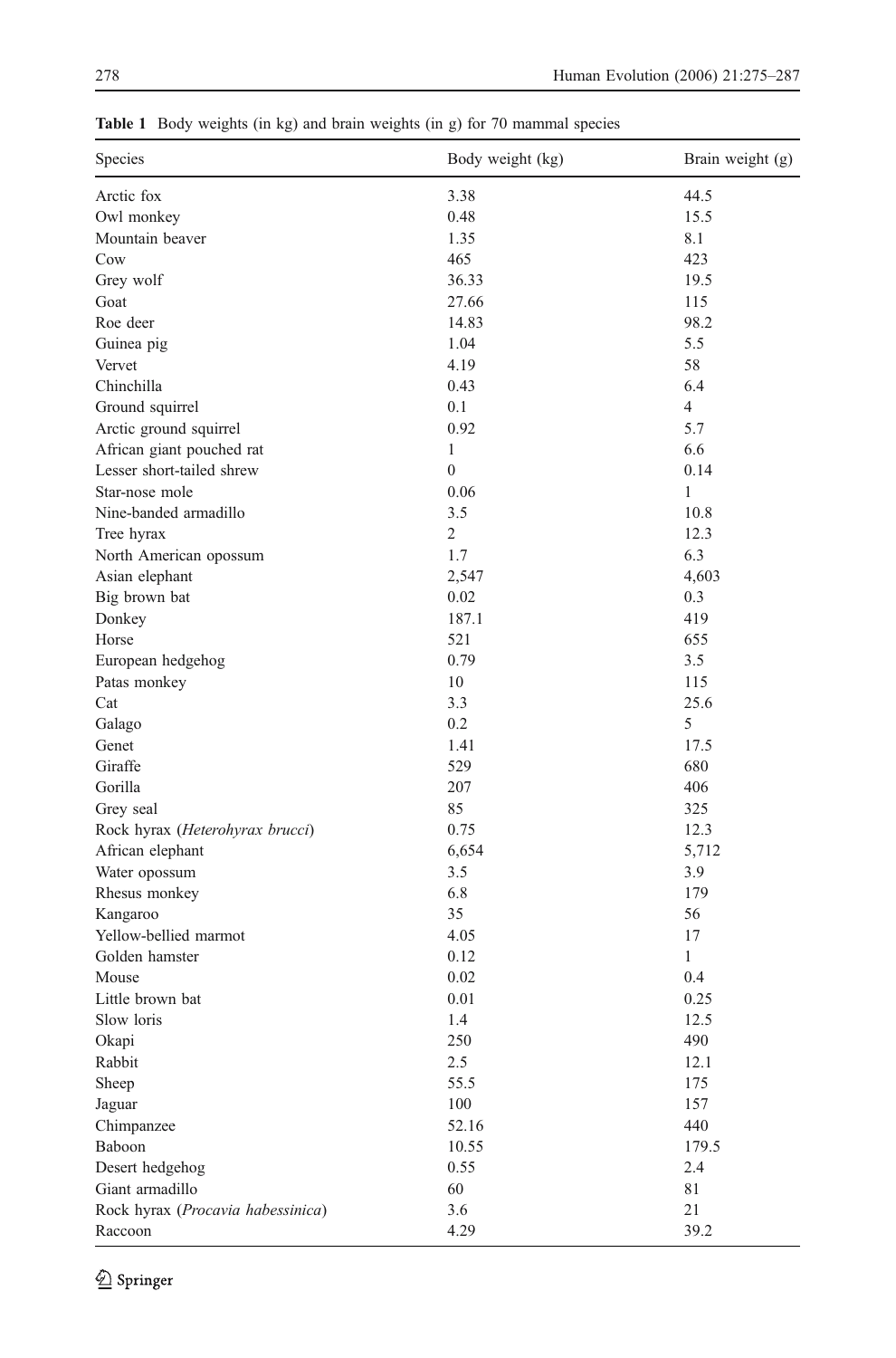| Table 1 | (continued) |
|---------|-------------|
|---------|-------------|

| Species                     | Body weight (kg) | Brain weight $(g)$ |
|-----------------------------|------------------|--------------------|
| Rat                         | 0.28             | 1.9                |
| Eastern American mole       | 0.08             | 1.2                |
| Mole rat                    | 0.12             | 3                  |
| Musk shrew                  | 0.05             | 0.33               |
| Pig                         | 192              | 180                |
| Echidna                     | 3                | 25                 |
| Brazilian tapir             | 160              | 169                |
| Tenrec                      | 0.9              | 2.6                |
| Phalanger                   | 1.62             | 11.4               |
| Tree shrew                  | 0.1              | 2.5                |
| Red fox                     | 4.24             | 50.4               |
| Human                       | 62               | 1,320              |
| Sperm whale                 | 35,632           | 7,999.4            |
| Bowhead whale               | 91,000           | 2,738              |
| Fin whale                   | 63,000           | 6,930              |
| Bottlenose dolphin          | 700              | 1,600              |
| Fat-free sperm whale        | 17,600           | 7,999.4 (50% fat)  |
| Fat-free bowhead whale      | 72,600           | 2,738 (40% fat)    |
| Fat-free fin whale          | 40,950           | 6,930 (35% fat)    |
| Fat-free bottlenose dolphin | 560              | $1,600$ (20% fat)  |

Data from Stephan et al. [\[39](#page-12-0)] and Allison and Cicchetti [[2\]](#page-11-0).

In comparative terms, the EQs of these species fill the gap between the human EQ and the EQs of other mammals. In fact, while human EQ approaches 7, the highest EQ among the other mammals excluding delphinids is about 4 [\[12\]](#page-11-0). In the delphinid species cited above, the EQ values are about  $5$  – supporting the view that they are the most encephalized mammals with the exclusion of H. sapiens [\[18\]](#page-11-0).

In contrast, the large baleen whales are among the less encephalized living mammals. Two possible explanations have been proposed for this observation. (1) As the brain size/ body size relationship is non-linear, the low EQ of mysticetes could depend on an allometric growth trajectory in which brain growth is slower than body growth [\[7\]](#page-11-0). This means that large baleen whales should have smaller brains than small ones. Even though this generic allometric trajectory is well demonstrated in the whole Mammalia, it is not clear if it consistently applies to the whole suborder Mysticeti. (2) A methodological problem has been discussed in recent studies on brain measurements among cetaceans. In the large mysticetes, the fat superficial layer is much thicker than in all other mammals, but this layer does not receive any nerve; this means that a large part of the mysticete body is not directly represented in the brain. In turn, this means that in order to obtain a good comparison with other mammals, a fat-free estimate of body size should be considered in mysticetes. Otherwise, calculation of their EQs will be misled by this large amount of fat that increases body size by adding volume and weight not represented in the brain (see [[17](#page-11-0), [37](#page-12-0)]).

Spatial Organization in Cetacean Brain In the past century, several authors have addressed the problem of the origin of the hypercomplication of cetacean brains by suggesting that the land-to-water transition following the origin of the group required the development of newer abilities as well as different and more sophisticated systems for sensory treatment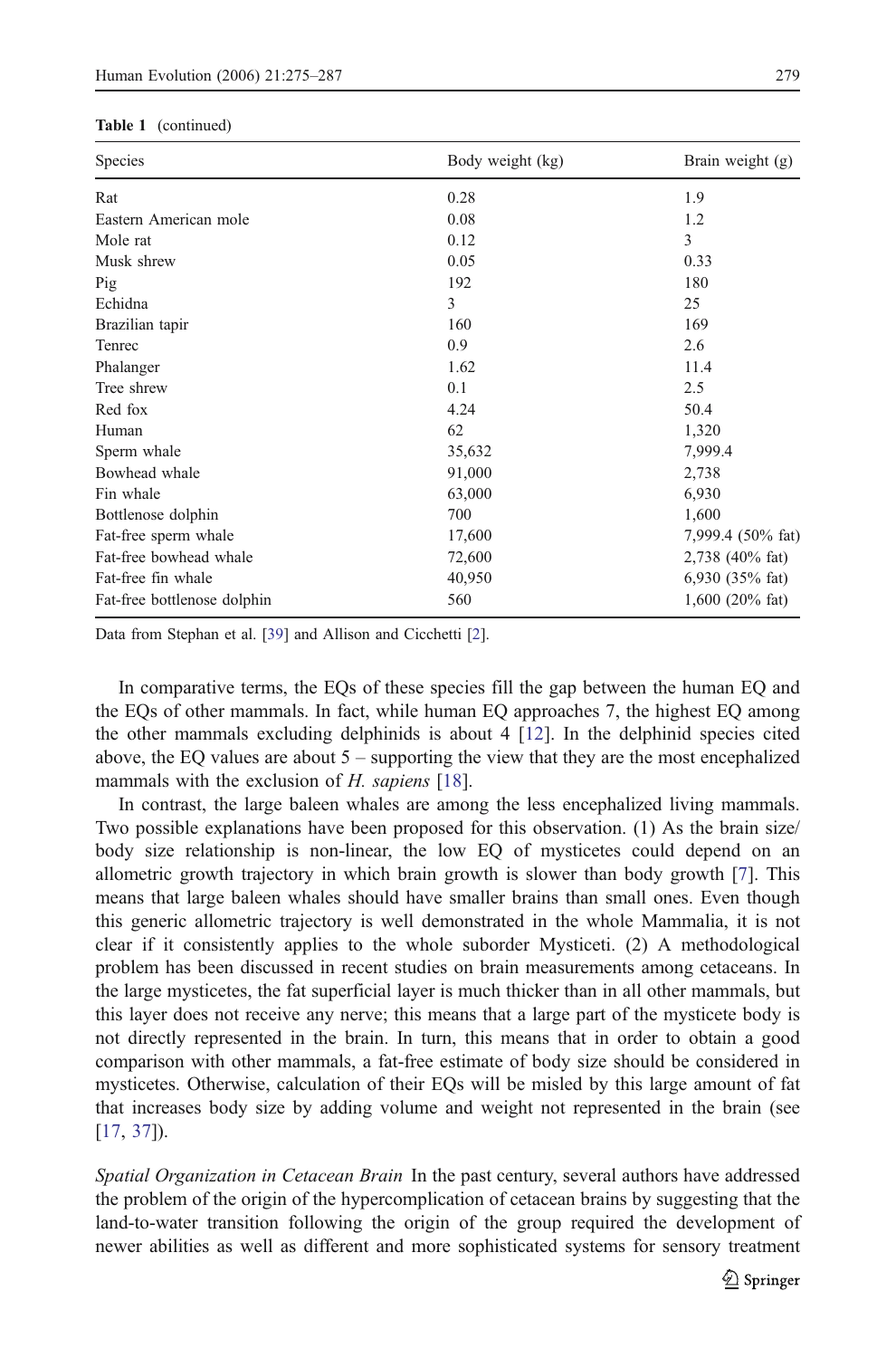<span id="page-5-0"></span>

Fig. 1 Plot presenting the relationship between log (body size) vs. log (body weight). Filled squares represent EQ values for mammal species excluding man (open square) and cetacean (open and filled triangles). Filled triangles represent EQ values calculated including the total amount of fat in the body weight; open triangles represent EQ values calculated excluding fat from the body weight. Fat-free data are for cetaceans only. Numerical values are reported in Table [1](#page-3-0). Regression line equation on the left superior corner.  $R^2$  value suggests that the data are well fitted by the regression line

and movement control. Recent comparative analyses have shown that the situation is more complicated. Quantitative studies demonstrate that land-to-water transition did not trigger an explosive increase in brain size and did not result in a particular and detectable increase in the whole size of the brain of early, fully aquatic archaeocetes [\[9](#page-11-0), [40](#page-12-0)]. However, some areas of the brain followed divergent theories. The cerebellum, for example, became larger in the early cetacean evolution, showing the development of large hemispheres but reduction of the vermis [\[17\]](#page-11-0). While the vermis is responsible of automatic control of equilibrium and posture in terrestrial animals, cerebellar hemispheres are responsible for automatic control of more complicated movements that, in the case of modern cetaceans,

possibly include assistance in telencephalon-driven acrobatic swimming.

The cerebral structures responsible of sensory analysis underwent diverse evolutionary histories. Fossils show that over time there has been a strong reduction in the size of brain structures related to the treatment of olfactive inputs in both odontocetes and mysticetes. Possibly at the end of the Oligocene (about 25 million years ago), odontocetes completely lost the olfactive nerve and bulb upon reaching adulthood (while maintaining them in fetal and juvenile phases). The ontogenetic loss of the olfactive nerve, bulb and associated structures was thoroughly described in the sperm whale and in the common porpoise [[24](#page-12-0), [25](#page-12-0)]. In addition to the loss of cerebral structures related to olfaction, other parts of the odontocete brain were reduced during evolution. In particular, the archicortex (including the hippocampus) together with mammillar bodies and fornix were shown to be strongly reduced while the amygdala maintained its large size (possibly because it receives nonolfactive inputs). Marino [\[17\]](#page-11-0) suggested that the general reduction of the lymbic system is related to the loss of the olfactive structures. Archaeocete brain endocasts show that the olfactive structures were well developed up to at least the late Oligocene [[40](#page-12-0)].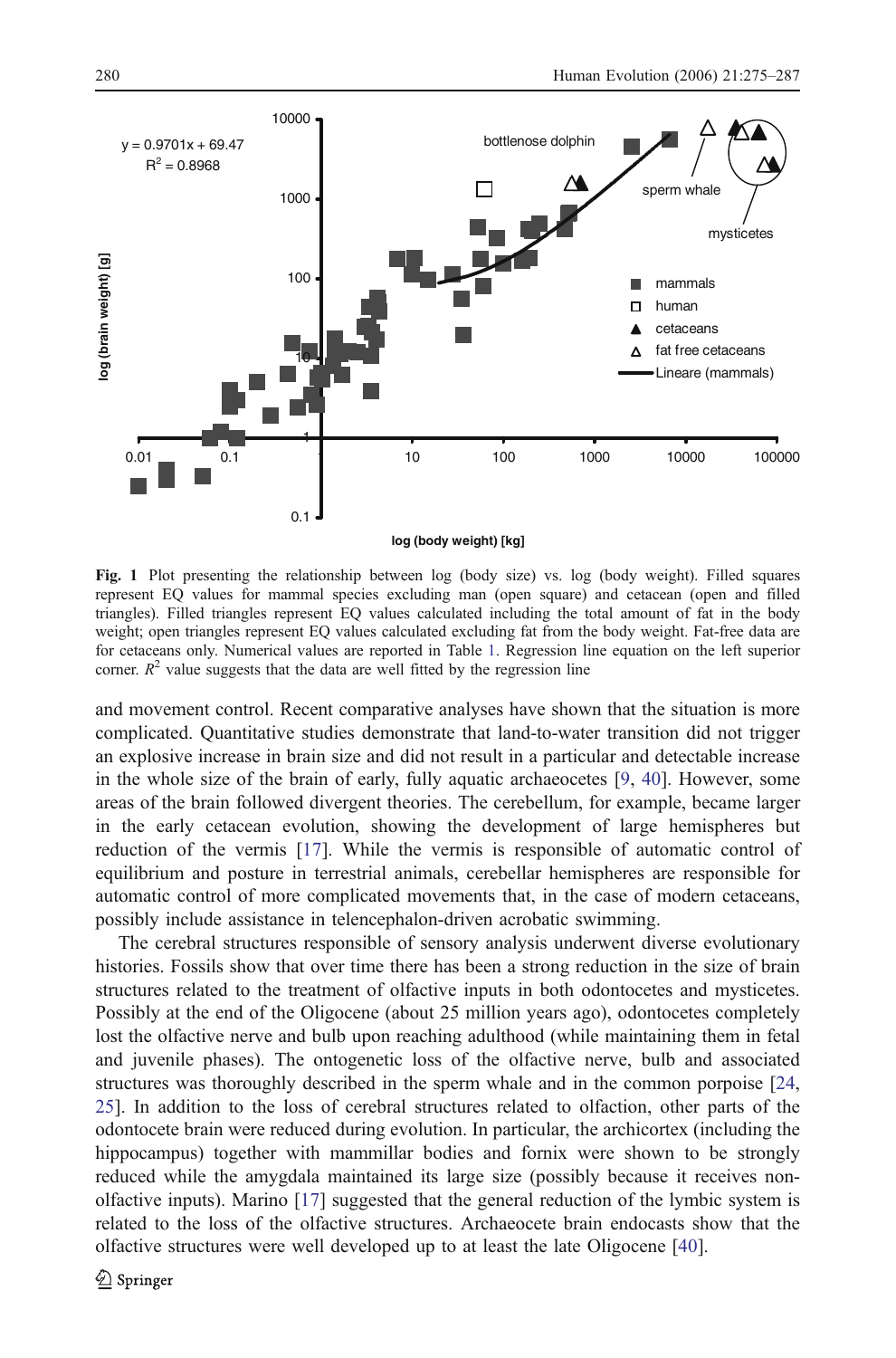Cerebral areas directly related to the treatment of auditory information are particularly well developed and hyperthrophied in cetacean brains ([\[17\]](#page-11-0) and literature therein). The diameter of the vestibulocochlear nerve is relatively large, together with the primary auditory cortex and thalamic nuclei related to auditory processing (including pulvinar). Associative regions in the telencephalic hemispheres related to auditory stimulations and elaborations have been mapped and were revealed to be large and morphologically complex. The auditory sensory system is thought to be important in a cetacean's life for several reasons. Odontocetes use auditory signals in inter-individual communication and in determining spatial distribution of objects in the surrounding environment through sophisticated their echolocation capabilities. Mysticetes use auditory signals in longdistance inter-individual communication, but they do not possess physical characteristics that support echolocating capabilities. The evolution of osteological features, related to echolocation in odontocetes, were studied in fossil squalodontids [[16](#page-11-0)]. These studies resulted in the observation that early odontocetes lacked the osteological characteristics related to echolocation, suggesting that this capability evolved at least during middle Miocene (approximately 15 million years ago). Unfortunately, comparative studies on the relative development of brain areas related to auditory processing in squalodontids are currently not available; they would certainly enhance our understanding of the origin of echolocating capabilities in odontocetes. Such a study would also illuminate a possible path toward the evolution of a large and complex brain as that found in odontocetes.

Surprisingly, inter-hemispherical connection systems are among the most reduced portions of cetacean brain [\[17\]](#page-11-0). Corpus callosum and fornix are particularly reduced in large-brained dolphins, and no other commissural structures can compensate for this reduction. It has been hypothesized that the reduction of interconnections allows whales to perform sleeping activities affecting only one hemisphere, thus maintaining vigilance with the active hemisphere.

Other enlarged brain portions include the basal nuclei and the telencephalic hemispheres. The total neocortical area of large-brained odontocetes exceeds that of humans and most of other mammals, documenting the presence of a highly complicated hardware for sophisticated cognitive output [\[32\]](#page-12-0). However, the height of the neocortex is approximately half of the height of human neocortex, suggesting that this wide neocortical area would not be able to provide high cognitive results. At present, there is no general consensus about what the cetacean brain should be able to do in terms of motional control, sensory analysis, and integrative functions. Field and behavioral studies strongly support a view of the cetacean brain as extremely complicated and able to produce sophisticated cognitive outputs, but anatomical and physiological works are not currently able to completely support this view.

#### Primates

Primate Brains The primates brain is characterized by features that distinguish it from those of other mammals. Part of the outstanding mental abilities of our species are a consequence of this basal architecture; this means that the principal differences existing between humans and other primate species are quantitative instead of qualitative. The primate visual cortex is particularly developed as a consequence of the importance (at different levels) of the sense of vision in the biology of the order.

Most of anthropoid species live in societies and spend much time in social intercourse. They have very complex communication strategies (implicating not only vision, but all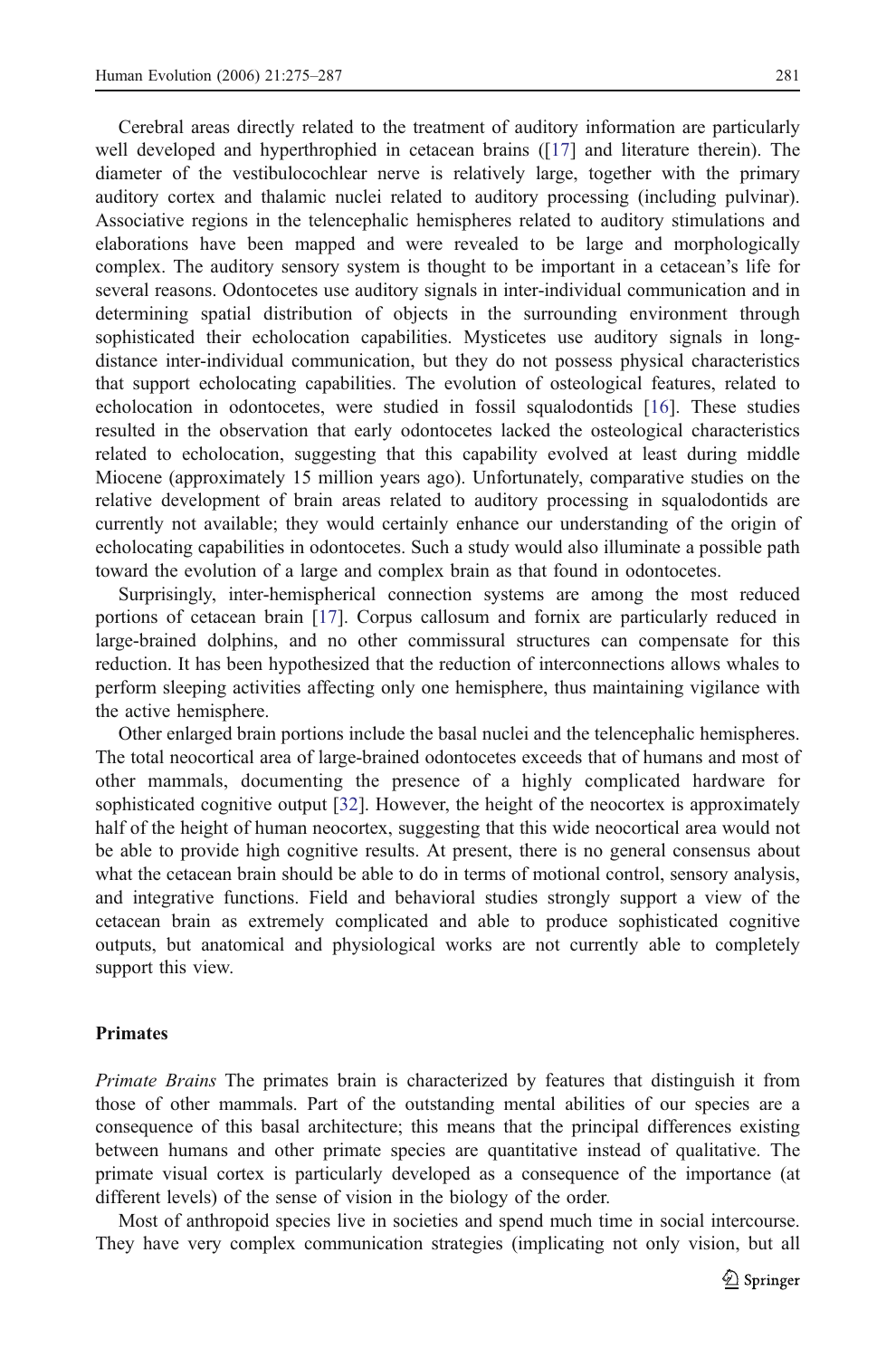<span id="page-7-0"></span>senses), and feeding research and acquisition strategies. Our closest relatives (chimpanzees, gorilla and orangutan) were used as models for the study of the human mind, because they show human-like capabilities such as self-recognition in mirror, abstract representation of the relations between objects, capacity to learn sign language, some states of consciousness, capacity to understand the mechanisms of tool use and toolmaking, etc. (e.g., papers in [\[8](#page-11-0)]).

Primate brains show a distinct temporal lobe separated from parietal and frontal regions by the Sylvian fissure. Interestingly, deep within this fissure is the presence of a large island of cortex (insula) under which a planar nuclear structure (claustrum) lies. Convolution of the brain varies considerably among primates (it is less variable in prosimians, more in great apes and men) and lateralization is somewhat developed. In a consistent way, the cortices of humans and great apes show high cortical neuron density and high thickness in comparison to other large brained mammals such as cetaceans and elephants [\[34,](#page-12-0) [35\]](#page-12-0).

Brain Size in Primates In general, most primates have average brain sizes larger than those of other mammals, but there are several exceptions. Generally, anthropoids, whose Jerison's EQ ranges from 1.0 to 3.2 with a mean of about 2, show brains relatively larger than prosimians (EQ≅1), while the brains of great apes (except man) is larger than that of

| <b>Table 2</b> Encephalization<br>quotients (EQ) of a number<br>of Primate taxa | Taxa                       | EQ value |
|---------------------------------------------------------------------------------|----------------------------|----------|
|                                                                                 | <b>Nasalis</b>             | 1.24     |
|                                                                                 | Alouatta                   | 1.29     |
|                                                                                 | Colobus                    | 1.41     |
|                                                                                 | Aotus                      | 1.52     |
|                                                                                 | Presbytis                  | 1.58     |
|                                                                                 | Calicebus                  | 1.59     |
|                                                                                 | Gorilla gorilla            | 1.61     |
|                                                                                 | Theropithecus              | 1.61     |
|                                                                                 | Macaca                     | 1.95     |
|                                                                                 | Pithecia                   | 1.97     |
|                                                                                 | Cercopithecus              | 2.05     |
|                                                                                 | Papio                      | 2.05     |
|                                                                                 | <b>Brachyteles</b>         | 2.17     |
|                                                                                 | Erythrocebus               | 2.19     |
|                                                                                 | Chiropotes                 | 2.27     |
|                                                                                 | Cercocebus                 | 2.29     |
|                                                                                 | Lagothrix                  | 2.29     |
|                                                                                 | Pongo pygmaeus             | 2.36     |
|                                                                                 | Australopithecus afarensis | 2.44     |
|                                                                                 | Ateles                     | 2.49     |
|                                                                                 | Hylobates                  | 2.6      |
|                                                                                 | Saimiri                    | 2.68     |
|                                                                                 | Australopithecus africanus | 2.79     |
|                                                                                 | Pan troglodytes            | 3.01     |
|                                                                                 | Paranthropus boisei        | 3.22     |
|                                                                                 | Paranthropus robustus      | 3.24     |
|                                                                                 | Cebus                      | 3.25     |
|                                                                                 | Homo habilis               | 4.31     |
|                                                                                 | Homo erectus               | 4.4      |
|                                                                                 | Homo sapiens               | 8.07     |

Data from Aiello and Dean [\[1](#page-11-0)].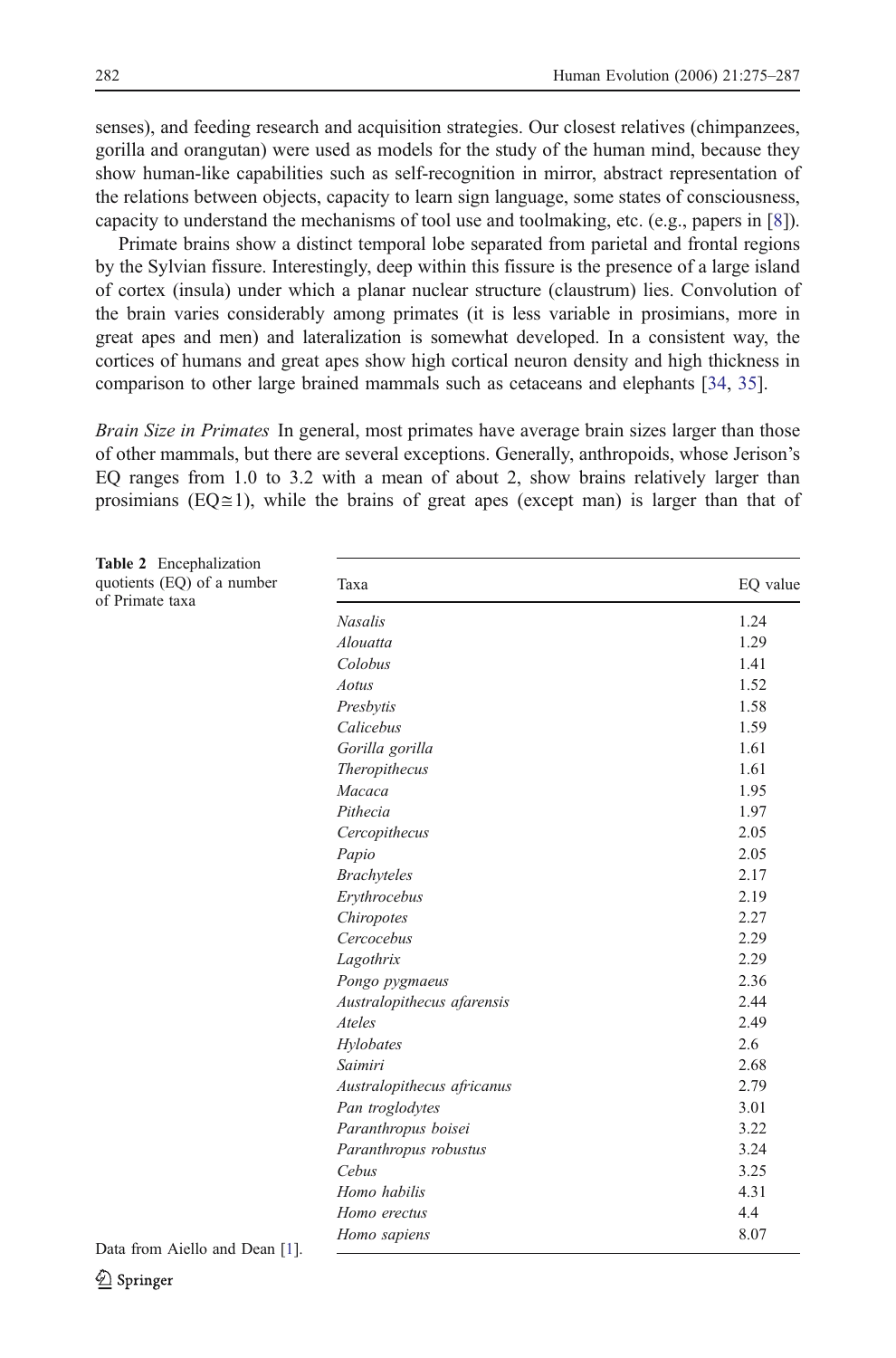monkeys only in absolute terms. Among the living non-human primates, the higher EQ value is found in capuchin monkeys (genus Cebus), for which recorded EQs range from 2.4 to 4.8. Our species shows the highest EQ of all primates, ranging from 7 to 8 (Table [2](#page-7-0) and Fig. 2 for raw data and plot, respectively). Our high grade of encephalization is the result of an evolutionary process that started rather abruptly 2.5 Myr ago, which caused a strong increase in brain size at a nonconstant rate (Tartarelli, this volume).

According to Dunbar [[5\]](#page-11-0), it is possible to include the hypotheses proposed to explain the increase in brain size among primates into four classes: (1) epiphenomenal, (2) developmental, (3) ecological, and (4) social. The first two postulate that brain evolution is the result of the complex interaction of developmental processes instead of an external selective pressure. From an epiphenomenal point of view, primate brain evolution is simply the by-product of body size evolution; similarly, the evolution of different parts of the brain is the mere result of the whole brain evolution. Starting from the consideration that most of brain growth occurs before birth, the developmental hypothesis identifies in the maternal metabolic input the critical factor influencing brain development so that maternal energy constraints determine the energetic capacity available for fetal brain growth. The differences in brain size between the folivorous (smaller brains) and frugivorous (bigger brains) primate species could support this hypothesis since higher-quality diets enabled the frugivorous to invest more energy budget in fetal growth [\[21\]](#page-12-0). The ecological hypothesis explains the higher encephalization of the fruit eater species as a consequence of the need for more complex cognitive abilities (*ephemeral food supply hypothesis*), memory capacities (mental map hypothesis), and better sensorimotor coordination (food extraction hypothesis) to monitor the availability of a food supply highly dispersed in time and space and to extract it. The last class of hypotheses, the social ones, relate bigger brains to the high level of sociality shown by primates (with some exception in prosimians). Some



Fig. 2 EQs of some living and fossil primates including anthropoids, australopiths, paranthropines, and living and fossil humans. Note that apes' EQs (open squares) are not consistently higher than monkeys' EQs (filled squares). Note also the higher EQs of the genus Homo (filled and open circles). Adapted from Aiello and Dean [[1\]](#page-11-0) with modifications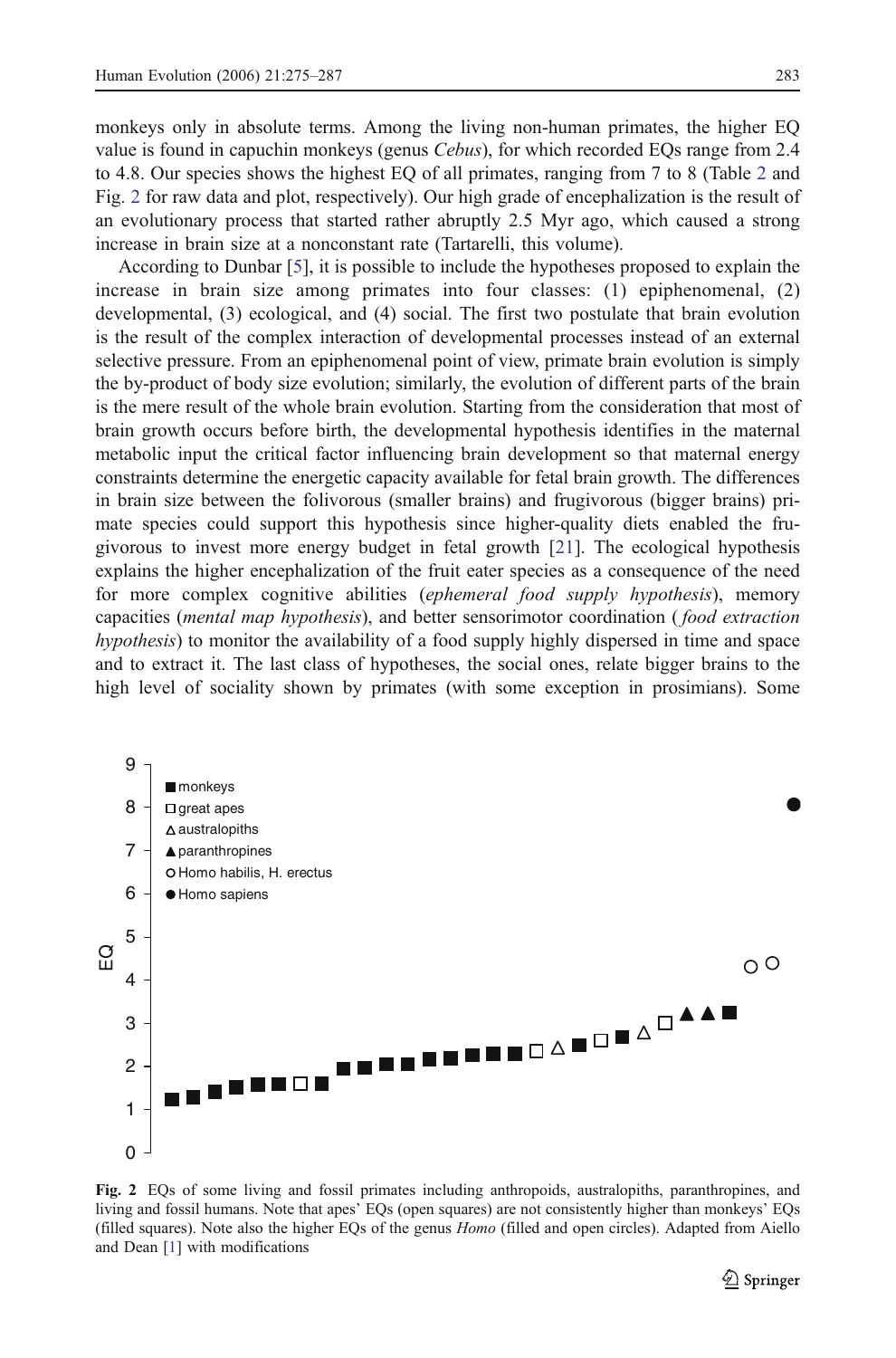correlations have been proposed between the total dimensions of the brain or one of its parts in particular (e.g., neocortex ratio) and group size, social structure and deception rates. This class of hypotheses are not mutually exclusive, and the primate brain size probably evolved as the result of constraints and selective forces acting in different ways on different brain regions [[36](#page-12-0)].

### Discussion [\[27\]](#page-12-0)

The preliminary comparative analysis performed in our study shows the lack of a sole interpretative model able to explain the EQ distributions in primates and cetaceans. Analysis of fat-free data set for cetaceans showed little or no difference with respect to analysis based on total body weight (Fig. [1](#page-5-0)), suggesting that body composition should not have a significant impact on brain size.

The rate of brain size increase followed two different speeds in cetaceans and primates; in fact, while primates approached EQ∼1 by the end of the Eocene (33.7 Ma), cetaceans had already reached this value about 5 million years earlier, after the divergence of the odontocetes from the archaeocetes [\[19\]](#page-12-0). Cetacean EQ distribution is highly variable due to the emergence of large brains in an odontocete group, which occurred about 15 million years after the macroevolutionary process leading terrestrial cetaceans, such as *Pakicetus* inachus, to invade the water column during Early Eocene [[19](#page-12-0), [40](#page-12-0)]. There is no clear relationship between cetacean EQ and social complexity of groups, cultural behaviour, or other evident abilities of these marine mammals. In general, however, the cetacean brain is considered more complex than that of other marine mammals such as the extinct desmostylians and the living sirenians, which have more lissencephalic brains that probably resulted from an evolutionary process directed towards simplification of cerebral structures [[20](#page-12-0), [28\]](#page-12-0). The functional implications and the evolutionary path(s) of this supposed simplification have yet to be fully understood.

Among primates, the highest acceleration in the rate of brain increase occurred since Middle and Upper Pliocene. This acceleration affected two hominid lineages including the genus Homo and the genus Paranthropus. The parallel increase in EQs in paranthropines and humans was marked by different speeds: human EQ increase rate has risen more quickly than paranthropine EQ increase rate. It seems to be rather likely that dietetic constraints have influenced these rates, but some selective pressure towards higher EQs may have depended on evolution of more complex social structures and relationships [[6,](#page-11-0) [41\]](#page-12-0).

Future research on encephalization should focus on two distinct areas: (1) a fuller assessment of the impact of fat-free data set in the comparative evaluation of EQ in Mammalia (and, in consequence, in Primates and Cetacea); (2) a comparative study of the extension of brain areas and structures, such as the cerebellum, which should provide information about specific motor and/or cognitive capabilities in different species.

The evolution of sophisticated cognitive abilities remains a largely unresolved problem. A hypothesis that has been formulated long ago predicts that the complex cognitive abilities of humans are largely attributable to the disproportionate development of the cortex of the frontal lobes. A recent investigation on the relative size and allometry of the frontal lobe in humans and great apes demonstrated that a massive development of the cortex of the frontal lobe is shared by all living Hominoidea [[38](#page-12-0)]. This means that other factors must have been involved in the evolution of complex cognitive abilities in the human lineage. Semendeferi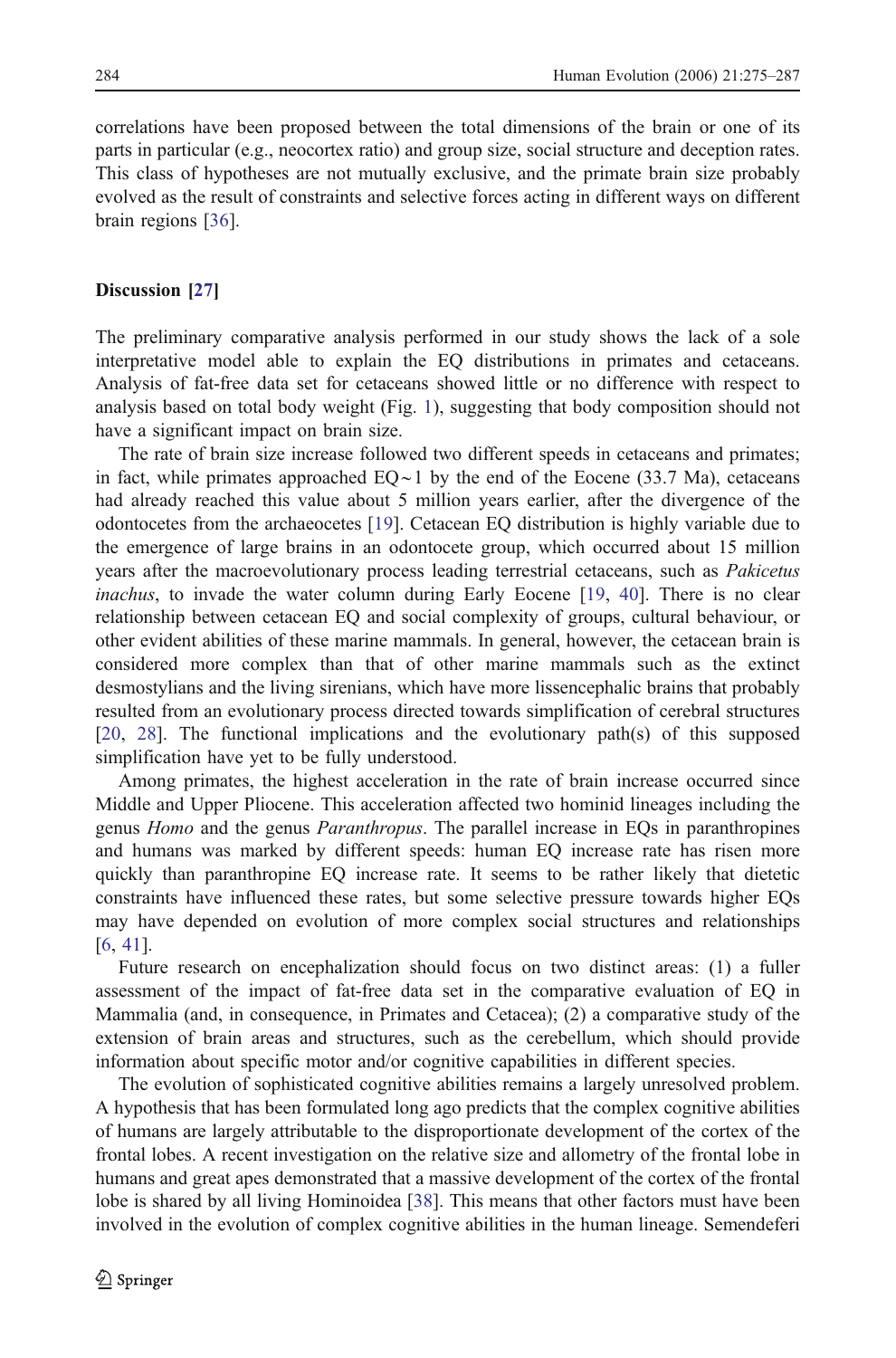et al. [\[38\]](#page-12-0) also suggested that there were no clear differences in the bauplan of human and great ape brains. It was also suggested that the advanced cognitive performance of the human brain was mainly due to enhanced interconnectivity [\[38\]](#page-12-0). However, as stated above, high interconnectivity did not play any crucial role in the evolution of complex cognitive abilities in cetaceans.

It is not yet clear how and why humans evolved large brains and complex behavioral patterns despite around one-and-a-half century of archaeological and anthropological studies. It is easy to imagine that the evolution of similar capabilities in animals other than humans is even more difficult to understand. Comparative studies on cognitive performances in different taxonomical groups can be of great help in obtaining a preliminary overview of the situation, eventually providing students with starting points for further and sharper researches. Comparisons of cetaceans and primates have been performed in the past 20 years, showing that only a small taxonomical sample of cetaceans displays an EQ comparable to that of humans. These include a few odontocetes belonging to the family Delphinidae whose brain has evolved into a larger size in the last 15 million years, about 10 million years after the functional loss of the olfaction in the toothed whales and about 30 million years after the invasion of the water column by stem cetaceans [\[19\]](#page-12-0). In toothed whales, a large brain has evolved primarily through the maintenance of large cerebellum and through the development of wider areas for receiving and processing auditory information. This occurred together with an increase in the size of basal nuclei and telencephalic hemispheres. In general, it can be said that large-brained odontocetes have brains with highly developed centers for automatic movement control (including automatic control of sophisticated movement sequences), highly developed centers for receiving and processing auditory information, and highly developed centers for integration in the telencephalon, but reduced inter-hemispheric connection systems and small-to-absent structures related to olfaction.

In about a century, the ontogeny of the cetacean brain has been clearly described but the genetic control of the process is yet largely unknown. The role of  $Otx$  genes, for example, is not known and the same is true about other key genes. The role of skull-vault segmentation genes described by, e.g., Iseki et al. [\[14,](#page-11-0) [15\]](#page-11-0), is not observed in the highly modified skull structure of both odontocetes and mysticetes. The knowledge of the function of such genes during the development of cetacean skull would be very important because at least one of them is related to the position and probably to the extent of the cerebellum, a part which has been subject of wide expansion during cetacean evolution. Recent research efforts on cetacean development have been directed to understanding fin development and evolution [[3,](#page-11-0) [31](#page-12-0)] and brain ontogeny, but they involved descriptive morphology and no molecular experiments have been carried out. Unavailability of high numbers of cetacean embryos will prevent such experiments from being carried out in the next several years. After this summary, it can be concluded that the sophisticated cognitive behaviors of cetaceans are performed under the control of a brain that is substantially different from that of humans. Self-recognition in the bottlenose dolphin is possible thanks to a set of hardware with few inter-hemispherical transfer of information and with less developed limbic structures than those of humans. In contrast, the observation of a marine landscape by a dolphin should be much richer in details due to its radar-like sound scanning of the environment. It is extremely difficult to even imagine what a dolphin or a whale would think about the world that it inhabits, or what happens in the brain of such an animal when it observes or hears the surrounding environment. The differences in brain architecture between humans and cetaceans make this task a speculative exercise without any scientific value. The point is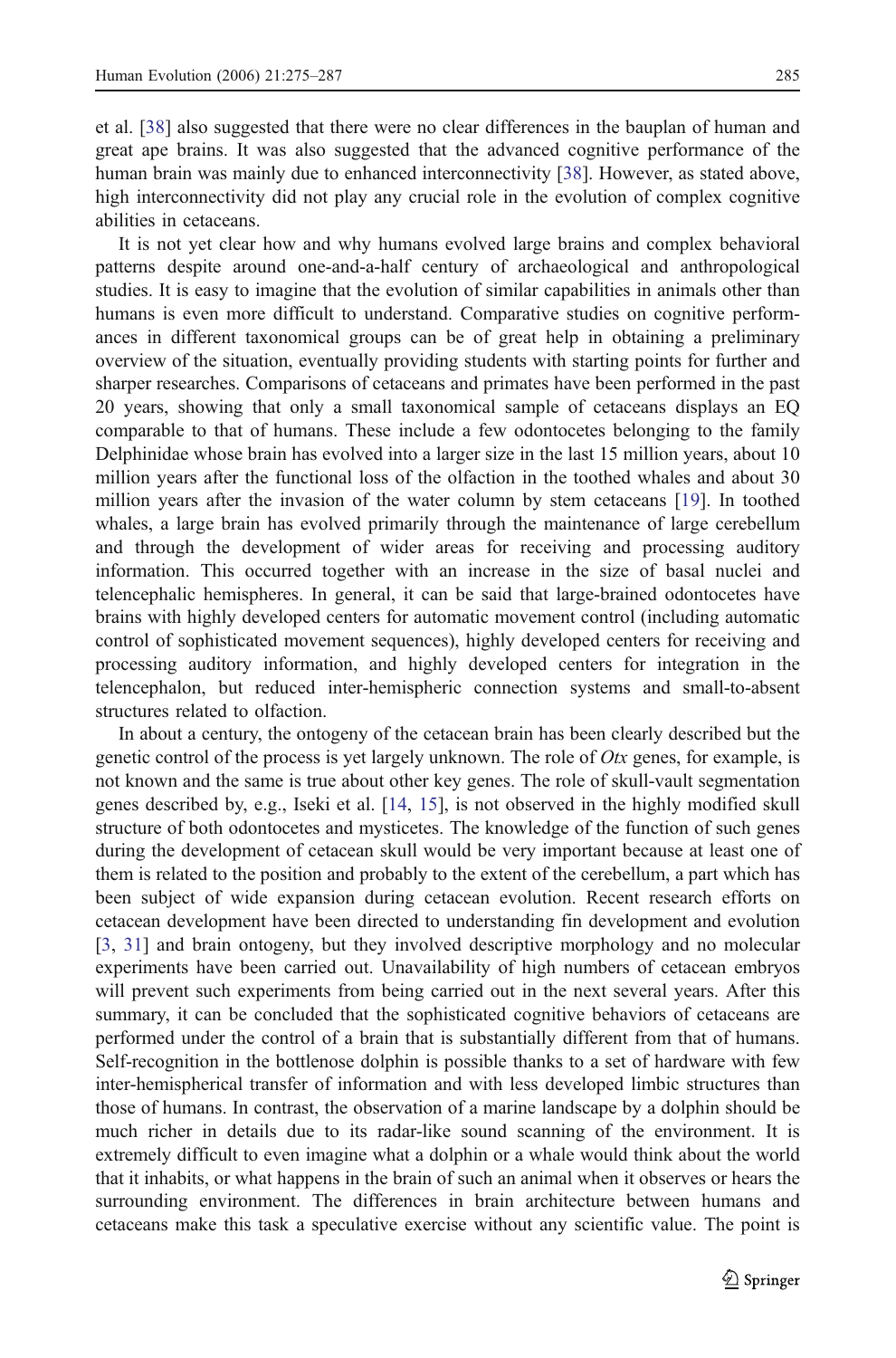<span id="page-11-0"></span>that we know that at least some cetacean species are able to behave in a way that appears extraordinarily similar to what we experience in our daily life when we see ourselves through a mirror. What we observe in cetacean behaviors is the final output of complex neural activities performed by a brain that is largely different from our brain in terms of spatial organization and architecture. In conclusion, we can reasonably think that when a dolphin recognizes itself through a mirror, it is doing that through mental processes different than our own. If this proves to be true (as it seemingly does), then we will be aware that complex and human-like cognitive abilities can be performed by minds that are vastly different from ours, minds shaped by selective forces generated in environments completely different from those where human evolution took place. And we will be aware that complex cognitive abilities can be convergently developed by different species with different brain structures after different evolutionary histories.

Acknowledgements Part of this work has been presented as a poster at the First Meeting of the Italian Society of Evolutionary Biology, Florence, and part as an oral communication at the 16th Congress of Italian Anthropologists, Genova. We thank Prof. Francesco Mallegni, who invited us to publish in this current volume of Human Evolution. We also wish to thank Ian Tattersall for his suggestions and encouragement.

#### **References**

- 1. Aiello L, Dean C (1990) An introduction to human evolutionary anatomy. Academic Press, Oxford, UK
- 2. Allison T, Cicchetti DH (1976) Sleep in mammals: ecological and constitutional correlates. Science 194:732–734
- 3. Bejder L, Hall BK (2002) Limbs in whales and limblessness in other vertebrates: mechanisms of evolutionary and developmental transformation and loss. Evolut Develop 4:445–458
- 4. Domenici P, Batty RS, Simila T, Ogam E (2000) Killer whales (Orcinus orca) feeding on schooling herring (Clupea harengus) using underwater tail-slaps: kinematic analyses of field observations. J Exp Biol 203:283–294
- 5. Dunbar RIM (1998) The social brain hypothesis. Evol Anthropol 6:178–190
- 6. Elton S, Bishop LC, Wood B (2001) Comparative context of Plio–Pleistocene hominin brain evolution. J Hum Evol 41:1–27
- 7. Emerson SB, Bramble DM (1993) Scaling, allometry, and skull design. In: Hanken J, Hall BK (eds) The skull, vol 3. The University of Chicago Press, Chicago, pp 384–421 (p 460)
- 8. Gozzano S (ed) (2001) Mente Senza Linguaggio. Editori Riuniti, Roma, p 166
- 9. Gingerich PD (1998) Paleobiological perspectives on Mesonychia, Archaeoceti, and the origin of whales. In: Thewissen JGM (ed) Emergence of whales: evolutionary patterns in the origin of Cetacea. Plenum, New York, pp 423–449 (p 492)
- 10. Holloway RL, Broadfield DC, Yuan MS, Schwartz JH, Tattersall I (2004) The human fossil record, brain endocasts: the paleoneurological evidence, vol 3. Wiley-Liss, New York, p 315
- 11. Janik VM (2000) Whistle matching in wild bottlenose dolphins (*Tursiops truncatus*). Science 289:1355– 1357
- 12. Jerison HJ (1973) Evolution of the brain and intelligence. Academic Press, San Diego, p 482
- 13. Jerison HJ (1985) Animal intelligence as encephalization. Philos. Trans. R. Soc. London Ser. B 308: 21–35
- 14. Iseki S, Wilkie AO, Morriss-Kay GM (1999) Fgfr1 and Fgfr2 have distinct differentiation- and proliferation-related roles in the developing mouse skull vault. Development 126:5611–5620
- 15. Iseki S, Wilkie AO, Heath JK, Ishimaru T, Eto K, Morriss-Kay GM (1997) Fgfr2 and osteopontin domains in the developing skull vault are mutually exclusive and can be altered by locally applied FGF2. Development 124:3375–3384
- 16. Luo Z-X, Eastman ER (1995) The petrosal and inner ear structures of a squalodontoid whale: Implications for evolution of hearing in odontocetes. J Vertebr Paleontol 15:431–442
- 17. Marino L (2004) Cetacean brain evolution: multiplication generates complexity. Int J Comp Psychol 17:1–16
- 18. Marino L (1998) A comparison of encephalization between odontocete cetaceans and anthropoid primates. Brain Behav Evol 51:230–238